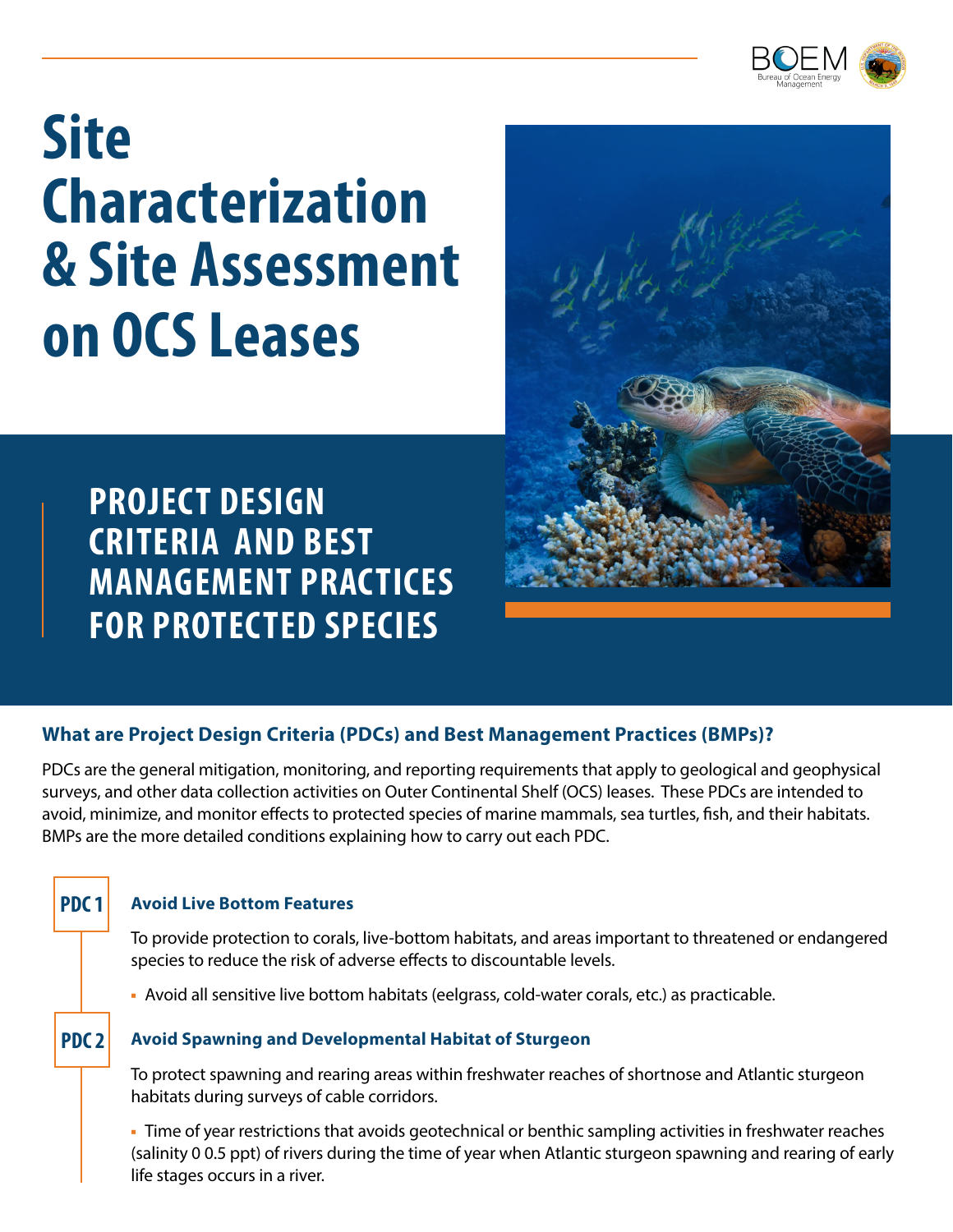#### **PDC 3**

#### **Marine Debris Awareness and Elimination**

To avoid discharges of marine debris that may impact protected species through entanglement, entrapment, or incidental ingestion.

**• Provide informational training to all** employees and contract personnel on the proper storage and disposal practices at-sea to reduce the likelihood of accidental discharge of marine debris.

▪ Require identifying marking of offshore equipment.

• Reporting and recovery plans of any lost debris that may cause undue harm or damage to natural resources.

#### **PDC 4 Minimize Interactions with Protected Species during Geophysical Survey Operations**

To avoid injury of marine mammals and minimize the likelihood of adverse effects associated with underwater noise from geophysical surveys.

**• Establish Clearance Zones and Shutdown** Zones for sparkers, boomers, and bubble guns, or similar equipment.

▪ Protected species observers (PSOs) to watch for and record protected species before and during geophysical surveys.

■ PSOs to call for the implementation of shutdown requirements when animals are within a Shutdown Zone.

**· Alternative technologies such as night** vision and passive acoustic monitoring to watch for protected species under low visibility conditions.

## **PDC 5**

#### **Minimize Vessel Interactions with Protected Species**

To avoid injuring or disturbance by establishing minimum separation distances between vessels and marine protected species.

**• Post a PSO or Trained Lookout on vessels.** 

▪ Maintain a distance of 500 meters from all large whales and sea turtles.

▪ Report all NARWs.

**·** Shift engine to neutral if large whales are sighted within 200 meters of vessel or reduce speeds to 4 knots for sea turtles.

▪ Check daily NARWs sightings and all vessels to slow to 10 knots within Seasonal Management Areas.

# **PDC 6**

#### **Minimize Risk During Buoy Deployment, Operations, and Retrieval**

To avoid entanglement and entrapment of protected species in moored devices.

▪ Buoys attached to the seafloor to use the best available mooring systems. (chains, cables, or coated rope systems, swivels, shackles, and anchor designs).

▪ All lines to use one or more of the following: shortest practicable line length, rubber sleeves, weak-links, chains, cables, or similar equipment types that prevent lines from looping, wrapping, or entrapping protected species.

**Equipment must be attached by a line** within a rubber sleeve for rigidity. The length of the line must be as short as necessary to meet its intended purpose.